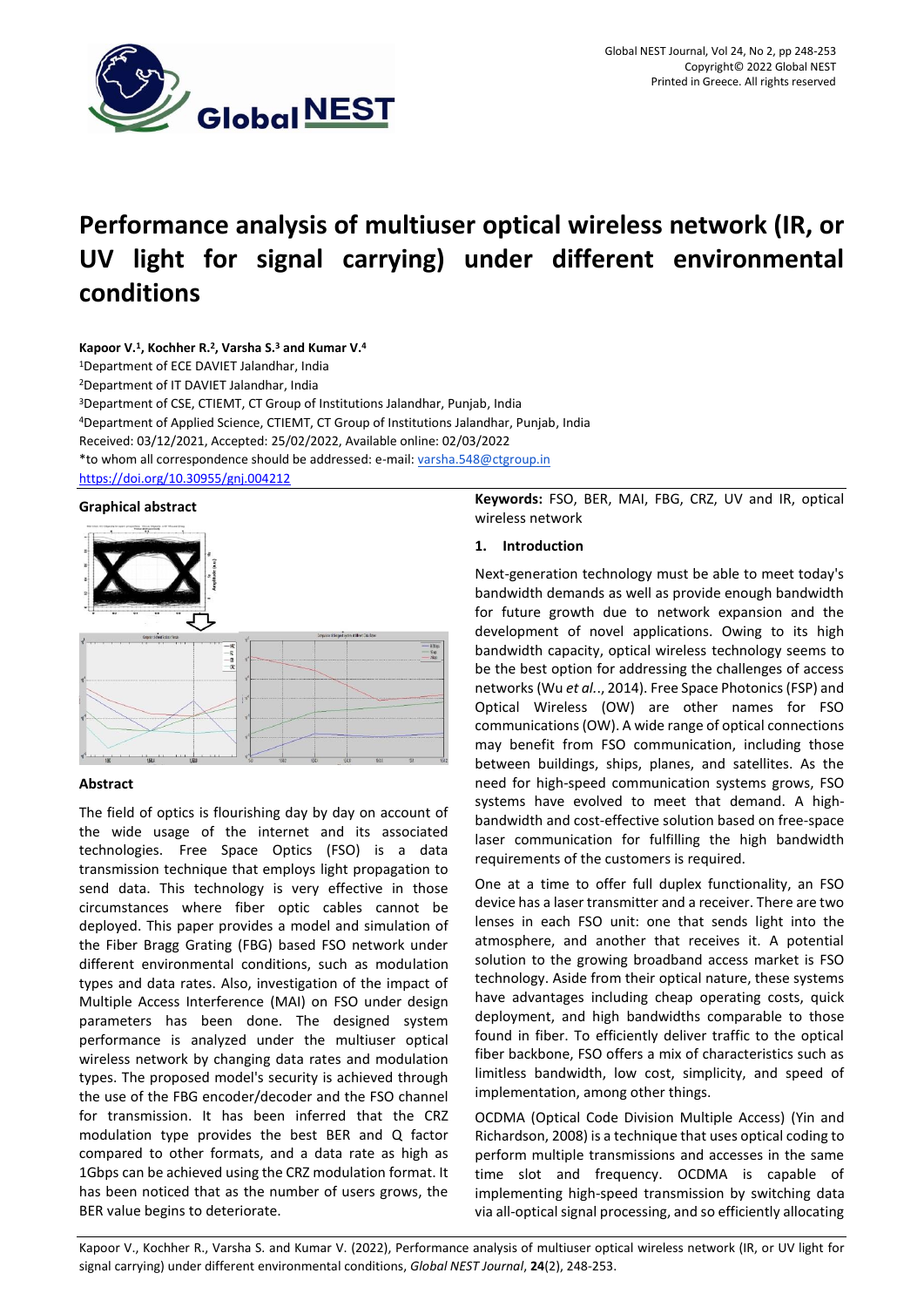bandwidth. Regardless of the network architecture, data security is a major issue when it comes to data transfer. There's a widespread misconception that wireless connections are less secure than connected ones. However, for a variety of reasons, FSO is much more secure than RF or other wireless communication methods. Spectrum analyzers and RF meters have no way of detecting laser beams in this environment. Owing to the fact that the transmission is optical in nature, it follows a straight line and cannot be readily intercepted. As a result of these factors, it's difficult to locate and intercept the laser beams. FSO-based network transmissions benefit from the addition of encrypted data transfers (Abd El-Malek *et al.*., 2016).

The main outcomes of this research work will be:

1. A model and simulation of FBG based OCDMA-FSO network is presented.

2. The proposed system's performance is evaluated using various modulation formats and data sets.

3. The effect of MAI on the performance of a designed network has been studied using various parameters.

The following is how the paper is organized. Section 2 has highlighted the related work pertaining to FSO. Section 3 defines the proposed model, followed by Section 4 about the simulation of the proposed model. Section 5 discusses the results and their interpretations, and the conclusion is the final section of the paper.

## **2. Work done in India and abroad**

The major work that has been done by the researchers in the field of FSO deployment, operational methods and security has been highlighted.

An optical CDMA implementation using spectral-coding of incoherent broadband optical sources has been proposed by the authors in (Kaler and Monga, 2016). It has been proposed to use FBG's spectrum properties to create an FBG encoder/decoder. This study uses Spectral-Amplitude Coding (SAC) from FBG for coding and decoding. According to the other research (Kumar and Singh, 2014) an optical CDMA communication system using FSO was proposed by the authors. NRZ modulation is used to create a 2.5 Gbps data stream. An MZM modulator modulates the 2.50 Gbps NRZ data stream before it is sent through FSO via four mode-lock lasers.

During the implementation of an FSO system, a system designer must address a number of problems. These concepts were discussed in (Henninger and Wilfert, 2013). In their research, they include conventional gains and losses that occur along the way from the transmitter to the receiver via the medium. It was demonstrated in (Sharma and Kaur, 2012) that an FSO system that is resistant to fading may be implemented using a simulated test bed that employs an FSO link having sufficient SNR and BER and the greatest stream rate of 2.5 Gb ps.

An Optical CDMA system based SAC is examined in FSO and OF situations, with an emphasis on different types of codes, in (Mostafa *et al.*., 2017). Attenuation and dispersion are the main factors to consider in this analysis. Different rain

attenuation circumstances are also used to compare the performance of different codes. The work (Tseng *et al.*., 2020) has been reported based on the bipolar OCDMA method based on SCA for optical-polarized creation and transmission. The suggested system utilizes a dual electrooptical modulator architecture, which boosts transmission speed above existing methods.

The use of FSO communication in application networks is on the rise as a widespread technology. System (Talib *et al.*., 2016) is primarily designed to decrease the likelihood of a mistake occurring. There is an OCDMA code used in the FSO system called the Zero-Cross Correlation (ZCC). Incorporating Wavelength Division Multiplexing (WDM) and Orthogonal FDM methods, a new ultra-high capacity FSO connection has been created (Singh *et al.*., 2021). The influence of dynamic meteorological conditions, such as bit error rate, signal-to-noise ratio (SNR), and maximum transmission range, is considered.

FSO communication systems Non-Line of Sight (NLOS) security issues have been studied in some detail. We know that increased atmospheric concentration of scattering particles, an eavesdropper may be able to detect an increase in scattered optical power. The FSO communication system's performance is estimated using several channel models (Wilfert *et al.*., 2021). Meanwhile, several FSO communication enhancement mitigation strategies have been developed and studied throughout the years. Researchers have studied FSO channel models and have proposed hybrid modulation techniques to further improve FSO performances. Free space optical (FSO) communication be able to give high-bit-rate line-ofsight transmissions over lengthy distances of up to numerous Km over a wide range of spectrum. As such, FSO is a striking solution for terrestrial last-mile connectivity in communication networks, particularly wherever fiber connectivity is scarce. FSO is equally important for next generation technology of the future 6G era to scale down bandwidth challenges. IR and UV light in optical fiber plays a very important role for signal carrying. Stronger is the IR and UV, stronger will be the intensity of signal (Mittal *et al.*., 2016, 2020a,b; Pandey, 2016; Pandey and Nanda, 2015;Pandey and Ramontija, 2016).

Some other related work similar to the mentioned above has been done by many authors in their manuscripts (Bhanja *et al.*., 2017; Cheng *et al.*., 2020; Eid and Rashed, 2021; Magidi and Jabeena, 2021; Raddo *et al.*., 2020; Sarangal *et al.*., 2021; Singh and Malhotra, 2021; Upadhyay *et al.*., 2020; Wijanto and Huang, 2021). Working in the field of FSO is thus a very appealing option.

#### **3. New grey forecasting model**

The proposed model design and the components that are being used are mentioned in this section. A DM laser, a preamplifier, and an optical multiplexor are all part of the system's architecture, as illustrated in Figure 1. The pulses generated by a sine generator are rectangular in shape. Using the electrical generator, the discrete mode laser creates optical pulses with a tiny line width, and the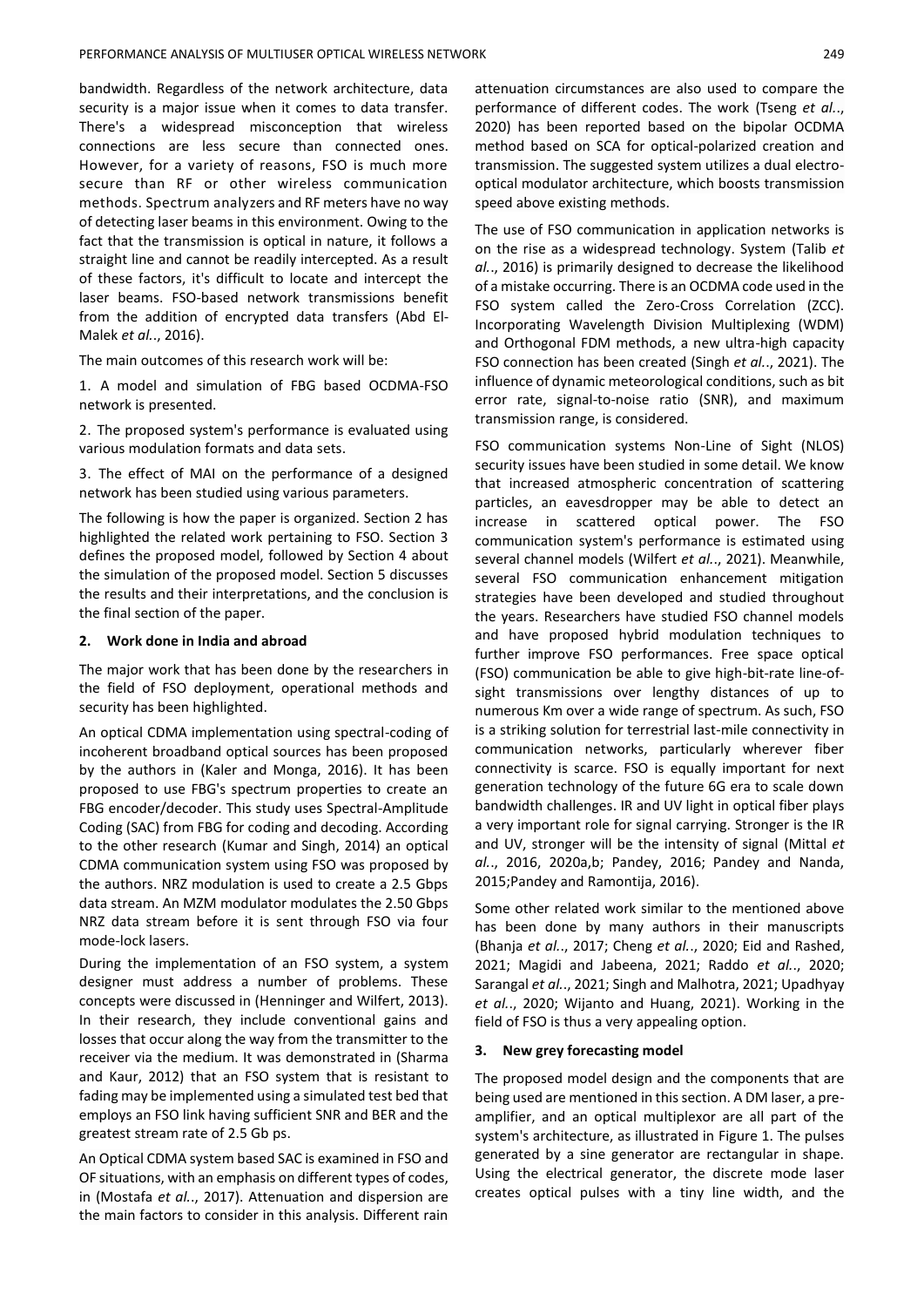preamplifier amplifies the boosted electrical pulses even more.

A pulse generator is a circuit or a piece of electrical equipment that generates square pulses. Pulse generators may produce output pulses with widths (durations) ranging from minutes to less than 1 picoseconds. Pseudo-random binary sequence (PRBS) generators are commercially applied in the area of electrical and electronic engineering. Their randomness is one of their most important properties, because they are very useful in producing white noise test patterns. The availability of this PRBS test equipment is frequently a limiting factor, because commercially available electronic PRBS test equipment covers data rates up to 15 Gbits/s.



**Figure 1.** An OCDMA-FSO network block diagram.

Fabry-Perot (FP) laser diode limited to melt in a single mode of the FP chamber is utilized as the DM laser. At a bias of 55mA, it has a 3dB electrical bandwidth of about 10GHz. An optical transmitter's optical output is amplified by a booster amplifier immediately before it enters an optical fiber. As the optical signal goes through the optical cable, it is attenuated. To return the optical signal to its original strength, an inline amplifier is utilized. At improve the sensitivity of an optical receiver, an optical preamplifier is connected to the end of the optical fiber link. Praseodymium amplifiers are also used, although Erbium is the chosen rare earth for them. Long-distance optical communication makes use of EDFAs for amplification.

Optical filters, often implemented as flat glass or plastic structures, are used to selectively transmit distinct wavelengths of light. Long wavelengths, short wavelengths, or a range of wavelengths can all be passed through them. [Filter design](http://en.wikipedia.org/wiki/Filter_design) are primarily differentiated by their [transfer function](http://en.wikipedia.org/wiki/Transfer_function) rather than their [topology.](http://en.wikipedia.org/wiki/Topology) Transfer functions used may be [linear](http://en.wikipedia.org/wiki/Linear_filter) or nonlinear.

## **4. Simulation setup**

Simulation Setup indicated that received power can be increased by increasing transmitted power up to limit to mitigate channel attenuation loss (Bhanja *et al.*, 2017). A 5 Gbps data signal is created using the Non-Return-to-Zero (NRZ) modulation type in the optical CDMA over FSO communication system presented in Figures 2 and 3. Using four mode-lock lasers to generate a 3 mW dense WDM multi-frequency light source operating at 1550.0–1551.2 nm, the 5 Gbps NRZ data stream is first modulated with a MZM modulator before being sent via FSO. Next, an optical

CDMA signal is sent across FSO in order to make use of it. In this case, there are eight OC-48 users, each of whom needs a unique signature code. Because they preserve the correlation benefits of PSO linear sequences while requiring less bandwidth expansion, pseudo orthogonal (PSO) matrix codes are useful for OCDMA applications. The coding set generated by PSO matrix codes is slightly higher.

User 1 has a lengthy time-slot reuse sequence in this model. The chip has a period of 100 ps because of the four time slots employed without a protective band. A decoder at the base station retrieves PSO code, which is then, transformed to electrical via APD for successful recovery of 5 Gbps of optical CDMA data at the base station.



**Figure 2.** Simulation setup for 8 users OCDMA-FSO proposed network.

Due to MAI, even when using an FBG encoder, the total system's signal-to-noise ratio is limited due to interference from other users transmitting at the same time. The most prevalent cause of bit errors in an optical CDMA over FSO communication system is crosstalk between various users using the same common FSO channel, known as the MAI.



**Figure 3.** Simulation setup for transmission network.



**Figure 4.** Simulation setup for receiver network.

Figure 3 depicts the FBG-based OCDMA communication system block diagram. An Optical External Modulator (OEM) is used at the transmitter to optically modulate data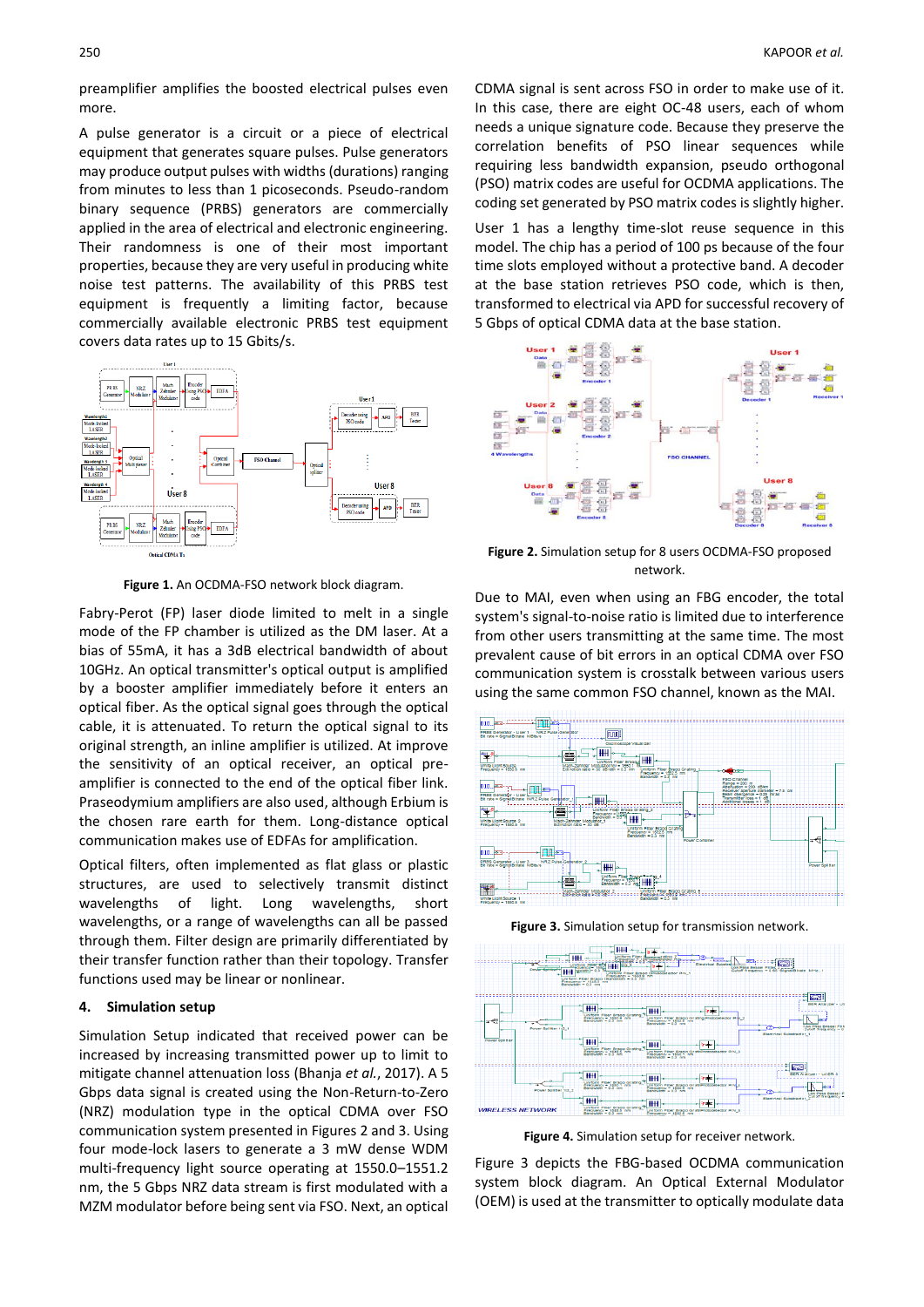using a uni-polar digital signal. The Mach–Zehnder modulator is employed in this project. After that, the modulated code sequences are assembled and sent across the FSO connection. Optical splitters separate the modulated code sequences at the receiver.

An overlapping chip will not utilize on the receiver side since it might cause interference there. After that, the image detector picks up on the encoded signal. The incoming signal is filtered with a Low-Pass Filter (LPF) to retrieve the original sent data. Using FBG encodes and decodes data in this work. The OOK modulation format is employed here. FBGs are used inside the fiber to modulate the broadband coherent optical signal's amplitude spectra. Spectral frequency chips centered on the grating frequency are used to assign a unique signature sequence to each OCDMA system user using FBG.

#### **5. Results and analysis**

The major factors that are used for the analysis of performance of the proposed model are BER, Eye diagram etc. The eye diagram depicts the breadth and height of the eye in three dimensions: length, width, and height. The noise is only a margin of the signal, as seen by the height of the eye opening. By employing an optical splitter, we were able to expand the number of users. Figures 4 and 5 illustrates the simulation's outcome, which shows how **Table 1.** MAI effect on the various network parameters

users and BER interact. According to this idea, as the number of user's increases, data and voice quality will degrade and become unusable.



**Figure 5.** Eye diagram representation for BER with respect to users.

For the implementation of a planned transmission system, degradations owing to chromatic dispersion, Kerr nonlinearities, and the like are critical concerns to consider. One of the most effective ways to counteract these degradation sources is to create the optimal modulation format. The modulation formats are therefore examined and the optimal forms are then selected among NRZ, RZ, Gaussian Beam (GB), and Chirped RZ (CRZ).

| <b>Number of Users</b>                                            |    | Data Rate & Modulation Format | <b>BER</b> | Q Factor |
|-------------------------------------------------------------------|----|-------------------------------|------------|----------|
|                                                                   | U1 |                               | 1.28E-22   | 18       |
|                                                                   | U1 |                               | 4.46E-18   | 16       |
|                                                                   | U2 |                               | $2.22E-16$ | 15       |
| 3                                                                 | U1 |                               | 4.23E-16   | 15       |
|                                                                   | U2 |                               | 5.45E-14   | 14       |
|                                                                   | U3 | 1Gbps & CRZ                   | 1.34E-12   | 13       |
| 4                                                                 | U1 |                               | 2.34E-12   | 13       |
|                                                                   | U2 |                               | 4.34E-10   | 11       |
|                                                                   | U3 |                               | 1.21E-09   | 10       |
|                                                                   | U4 |                               | 4.22E-09   | 10       |
| Table 2: Beam divergence effect on the various network parameters |    |                               |            |          |

| <b>Number of Users</b> | <b>Beam Divergence</b> | <b>BER</b> | Q Factor |
|------------------------|------------------------|------------|----------|
|                        | $0.25$ mrad            | 1.28E-14   | 14       |
|                        | 0.50 <sub>mrad</sub>   | 4.34E-12   | 13       |
| U <sub>4</sub>         | 0.75mrad               | 4.22E-09   | 10       |
|                        | 1.0 mrad               | 2.52E-08   |          |



**Figure 6.** Comparative analysis of various modulation formats.

Figure 6 shows the modulation comparison on four users' secure OWC network. NRZ, RZ, CRZ, and GB modulation formats are compared on four different channels: 1550,

1550.4, 1550.8, and 1551.2. It has been observed from the results that if modulation formats RZ, NRZ, GB, and CRZ have been applied to the designed system, CRZ yields better results as compared to other formats, and BER as good as e-14 can be obtained using the CRZ format.

It has been observed from Figure 7 that the proposed OCDMA-FSO network can work satisfactorily at 1Gbps using CRZ modulation format and BER as good as e-12 and a Q factor as high as 13 can be obtained. It has been concluded that the designed multiuser OCDMA-FSO network yields better performance for the CRZ format as compared to NRZ, RZ, and GB formats, and a data rate of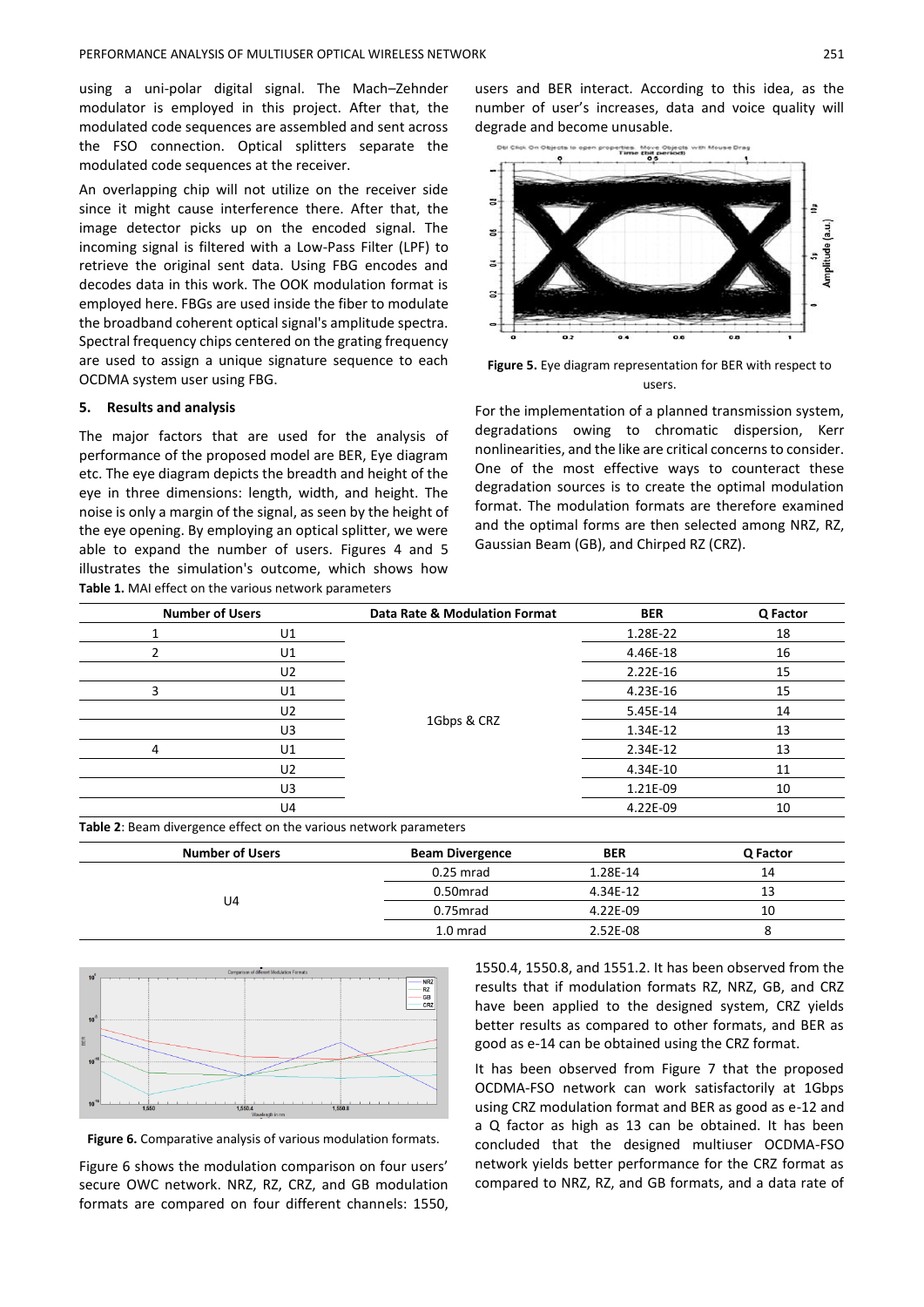1Gbps can be obtained for a 4 user network using the CRZ format.



**Figure 7.** Comparative analysis between different data rates.

Despite the usage of the FBG encoder, interference from other users transmitting at the same time, known as MAI, is the primary factor limiting the entire system's effective signal-to-noise ratio.

BER and Q factors decrease when the number of users rises, as seen in Table 1. Table 1 illustrate that while there are only one user, the BER and Q factor are 1.28E-22 and 18 correspondingly; however when there are four users, the BER and Q factor degrade rapidly.

Table 2 shows beam divergence as a characteristic of optical electromagnetic beams. When the beam comes from an aperture that has a large wavelength relative to it. An antenna's aperture, often known as its effective area, is a measurement of how well it receives radio waves energy.

#### **6. Conclusion**

Fast and low-cost access to the fiber optic backbone is provided by FSO. Fibre-quality connections are provided by FSO technology as well as the industry's lowest-cost transmission capacity. This paper presents the design of a 5 Gbps optical CDMA over FSO communication system for 7000 m. NRZ modulation has been used to investigate the optical CDMA over FSO performance with and without MAI and with various NRZ parameter settings. It has been found that optical CDMA communication systems using NRZ outperform those using FSO when using NRZ. As transmitter power rises, so does broadcast range. Increasing the number of users has been found to reduce the system's efficiency. This means that in the optical CDMA over FSO communication system, MAI is a barrier. It has been concluded that the designed multiuser OCDMA-FSO network yields better performance for the CRZ format as compared to NRZ, RZ, and GB formats, and a data rate of 1Gbps can be obtained for a 4 user network using the CRZ format. It can be concluded that the designed multiuser secured optical-wireless network gives best performance for 1Gbps data rate using CRZ modulation format when beam divergence is 0.25mrad, receiver aperture diameter is 9.5cm and transmitter diameter is 5 cm. High bandwidth and cost are the major concerns for the deployment that will be done in the future pertaining to the proposed work.

This type of can lead to the improvement of the system in future. There are different techniques like OFDM-FSO, WDM-FSO based scheme are new technique to improve the future system performance with high speed and longer distance. This study also indicated that new techniques could be designed by combination of these and, by enhancing these techniques, system designing can be improved and the demerits of FSO system can be reduced to a minimum level.

## **References**

- Abd El-Malek A.H., Salhab A.M., Zummo S.A. and Alouini M.S. (2016). Security-reliability trade-off analysis for multiuser SIMO mixed RF/FSO relay networks with opportunistic user scheduling. *IEEE Transactions on Wireless Communications*, **15**(9), 5904–5918.
- Bhanja U., Swati A., and Khuntia A. (2017, February). System design for a SAC OCDMA-FSO network. In *2017 4th International Conference on Signal Processing and Integrated Networks (SPIN)* (pp. 454–458). IEEE.
- Cheng H.C., Wijanto E., Lien T.C., Lai P.H. and Tseng S.P. (2020). Multiple access techniques for bipolar optical code division in wireless optical communications. *IEEE Access*, **8**, 83511– 83523.
- Eid M.M. and Rashed A.N.Z. (2021). Hybrid NRZ/RZ line coding scheme based hybrid FSO/FO dual channel communication systems. *Indonesian Journal of Electrical Engineering and Computer Science*, **22**(2), 866–873.
- Henninger H., and Wilfert O. (2013). An Introduction to Freespace Optical Communications. *Radio Engineering*, **19**(2).
- Kaler R., and Monga H. (2016). Implementation of spectrally coded FBG-based coder/decoder OCDMA Network. *Industrial Electronics (ISIE), IEEE Syposium*, 553–557.
- Kumar B., and Singh N. (2014). 2.5 Gbit/s optical CDMA over FSO comm. system. *Industrial Electronics (ISIE), IEEE Syposium*, 911–934.
- Magidi S. and Jabeena A. (2021). Free space optics, channel models and hybrid modulation schemes: a review. *Wireless Personal Communications*, 1–24.
- Mittal H., Alili A.A., and Alhassan S.M. (2020). High efficiency removal of methylene blue dye using carrageenanpoly(acrylamide-co-methacrylic acid)/AQSOA-Z05 zeolite hydrogel composites. *Cellulose*, **27**, 8269-8285.
- Mittal H., Alili A.A., and Alhassan S.M. (2020). Solid polymer desiccants based on poly(acrylic acid-co-acrylamide) and laponite RD: Adsorption isotherm and kinetics studies. *Colloids and Surfaces A*., **599**, 124813
- Mittal H., Kumar V., Saruchi, and Ray S.S. (2016). Adsorption of methyl violet from aqueous solution using gum xanthan/Fe3O<sup>4</sup> based nanocomposite hydrogel. *International Journal of Biological Macromolecules*, **89**, 1–11.
- Mostafa S., Mohamed A.E.N.A., Abd El-Samie F.E. and Rashed A.N.Z. (2017). Performance evaluation of SAC-OCDMA system in free space optics and optical fiber system based on different types of codes. *Wireless Personal Communications*, **96**(2), 2843–2861.
- Pandey S. (2016). Highly sensitive and selective chemiresistor gas/vapor sensors based on polyaniline nanocomposite: A comprehensive review, Journal of Science. *Advanced Materials and Devices,* **1**(4), 431–453.
- Pandey S., and Nanda K.K. (2015). Au nanocomposite based chemiresistive ammonia sensor for health monitoring. *In ACS Sensors*, **1**(1), 55–62.
- Pandey S., and Ramontija J. (2016). Rapid, facile microwaveassisted synthesis of xanthan gum grafted polyaniline for